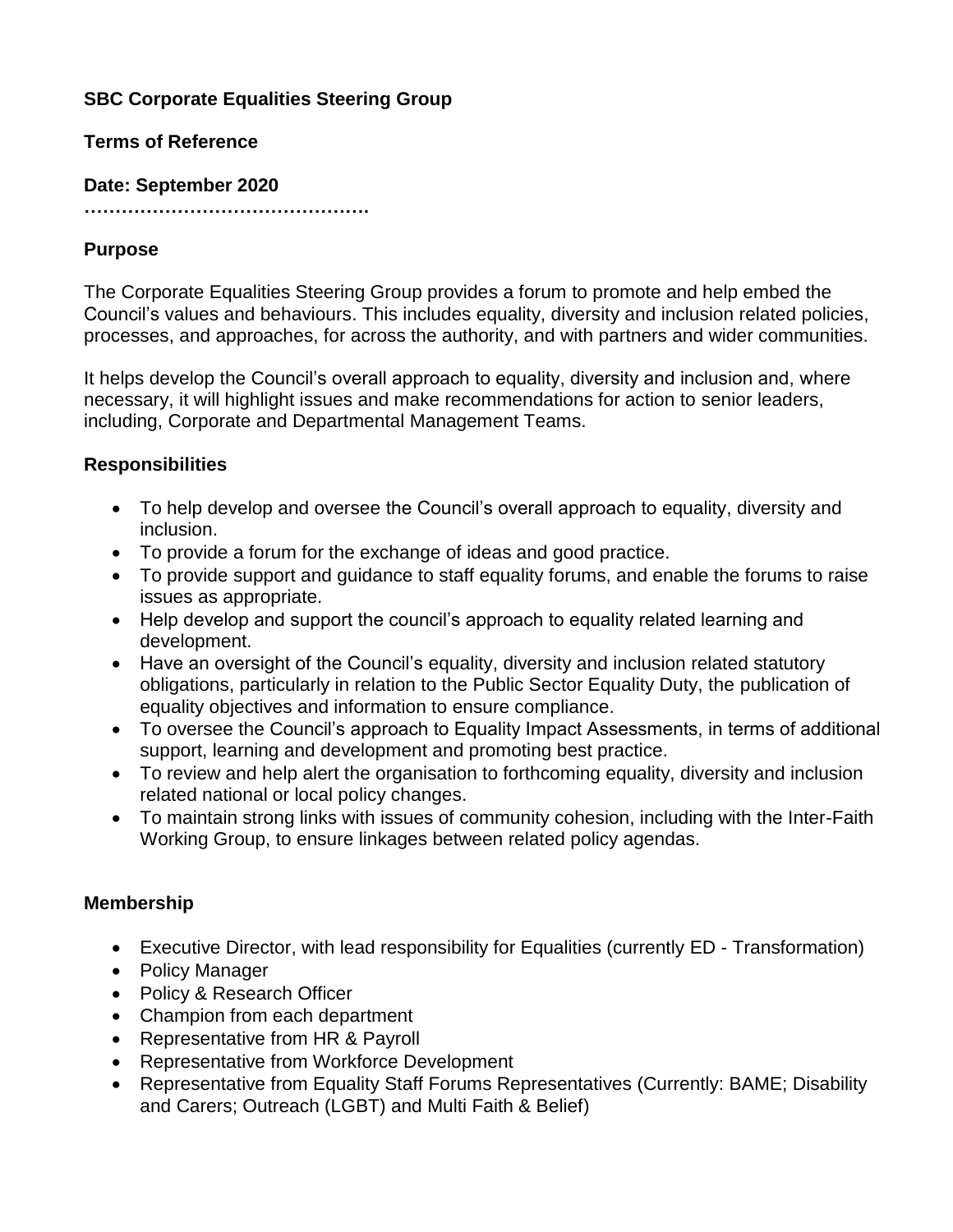Also invited:

• Trade Union representation (optional)

# **Timing**

Quarterly – or more frequently, if required.

## **Accountability**

CESG will, when appropriate, make recommendations to and provide progress reports to CMT.

……………………………………………………………………………………………………………

# **Departmental Equality Groups**

### **Purpose:**

- To provide a departmental forum for staff to discuss equality, diversity and inclusion issues relating to their service areas or beyond.
- To link to Departmental Management Team meetings on a regular basis (suggested every 6 weeks) to help highlight equality related issues and provide constructive challenge to departmental or Council-wide practice.
- To regularly review and provide support to departmental Equality Impact Assessment programme, highlighting good practice.
- To highlight any ideas, good practice or issues of concern, relating to equality, diversity and inclusion across the council, via the Corporate Equality Steering Group, the Council's equality lead officers or Human Resources, depending on the nature of the issue.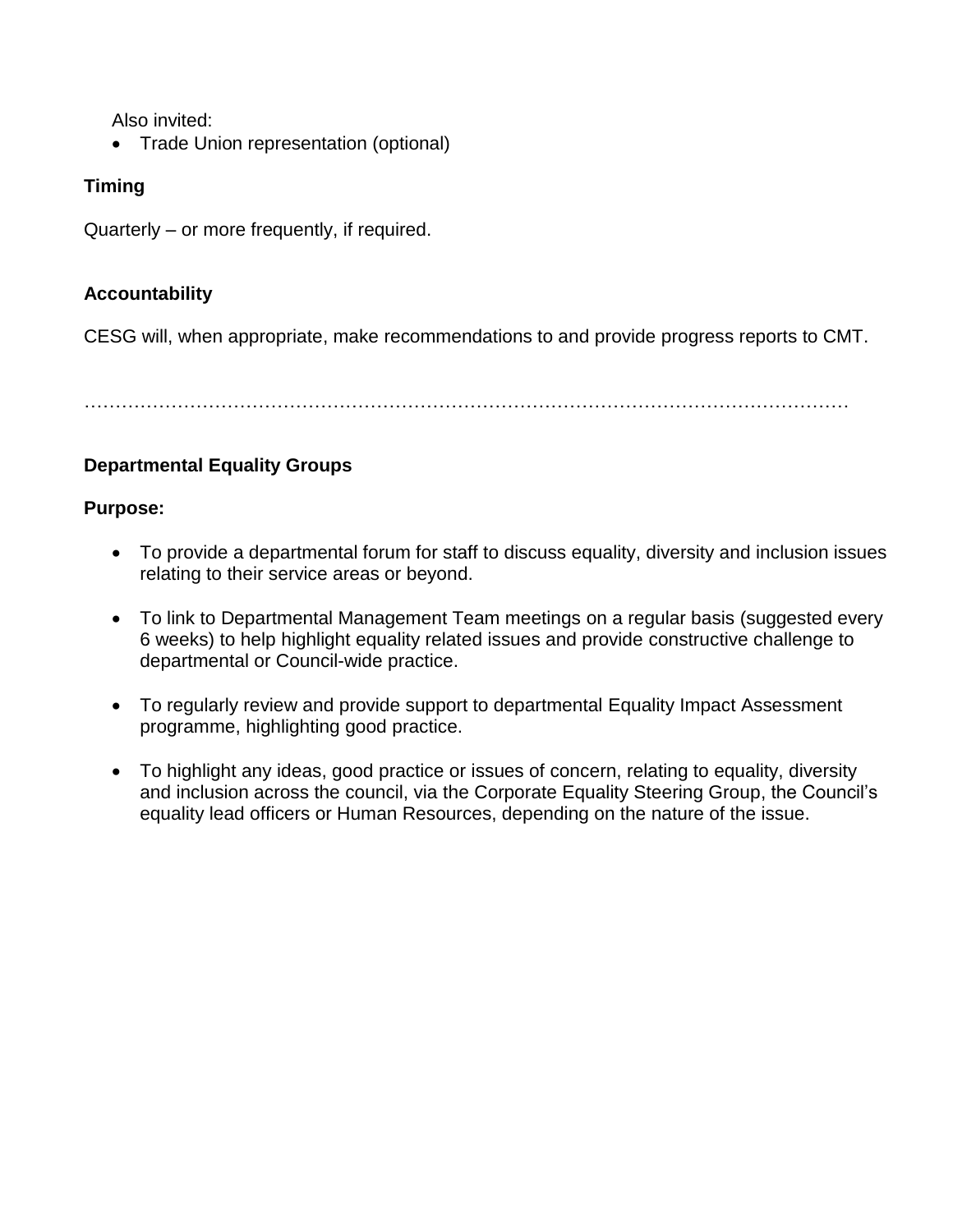# **SBC Equalities landscape**

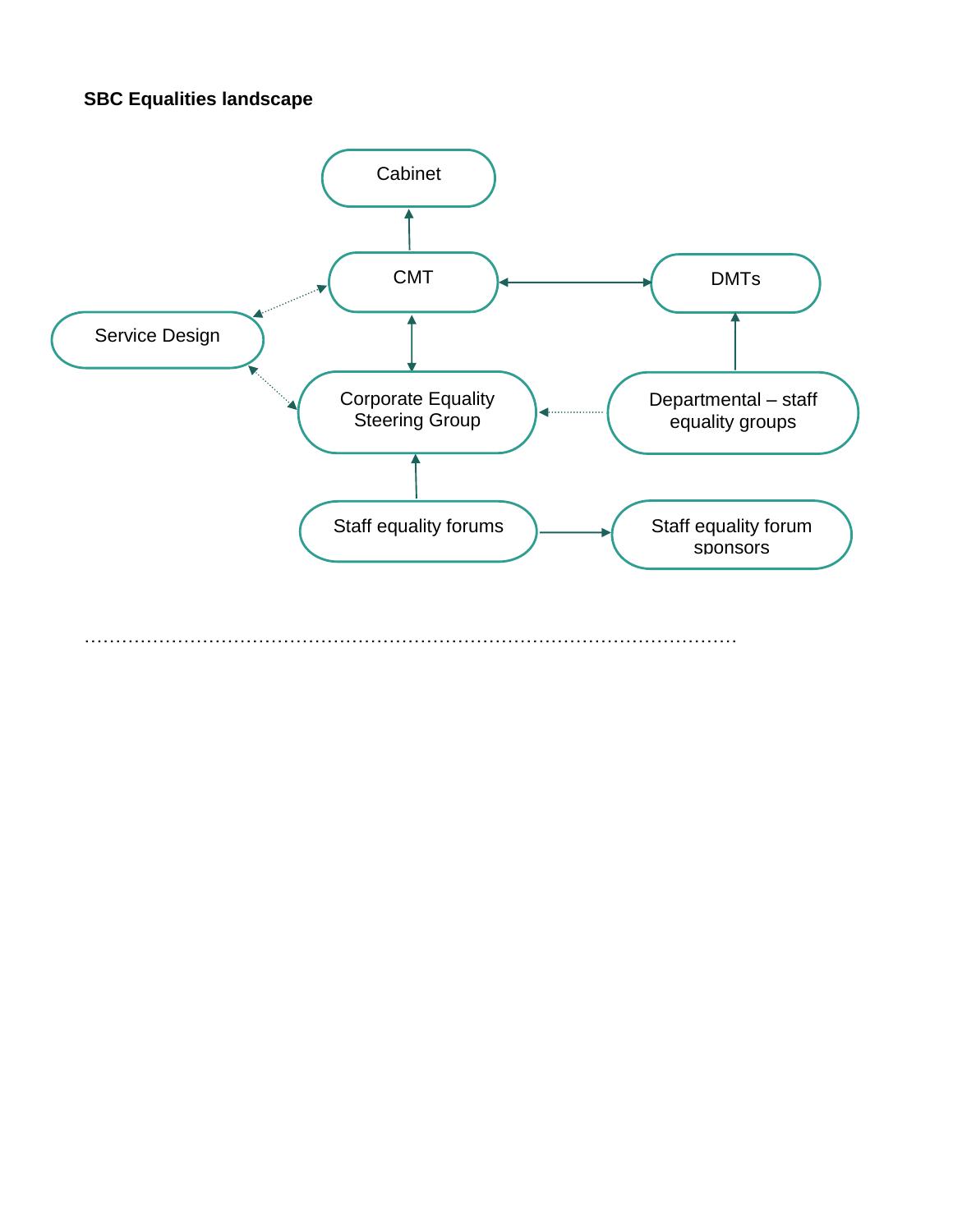# **SBC Corporate Equalities Steering Group**

### **Terms of Reference**

### **Date: August 2020**

**……………………………………….**

## **Purpose**

The Corporate Equalities Steering Group will provide a cross Council forum for the consideration of the Council's approach to promoting equality, diversity & inclusion issues across the authority, and with partners and wider communities.

Where necessary, it will highlight issues and make recommendations for action to the Corporate Management Team and other bodies and forums to help embed the Council's approach, highlighting implications, including those relating to the Public Sector Equality duty and other related statutory requirements.

# **Responsibilities**

- To develop and oversee an equality & diversity work plan for the year.
- To provide input and consideration to
- To provide support and guidance to the staff equality forums, and enable the forums to raise issues as appropriate.
- To help develop and support the council's approach to equality related learning and development.
- Have an oversight of the Council's E&D related statutory obligations, particularly in relation to the Public Sector Equality Duty, the publication of equality objectives and publication of information to show compliance.
- To oversee the Council's approach to Equality Impact Assessments, in terms of additional support, learning and development and promoting best practice.
- To provide a forum for the exchange of ideas and good practice
- To review and help alert the organisation to forthcoming E&D related national or local policy changes.
- To maintain strong links with issues of community cohesion, including with the Inter-Faith Working Group, to ensure linkages between related policy agendas.
- To utilise the Equality Framework for Local Government.
- To share and promote good practice between Departments and services.
- To analyse national guidance, legislative changes, consider their impact on policy development, service delivery and employment and make recommendations to the Corporate Management Team.